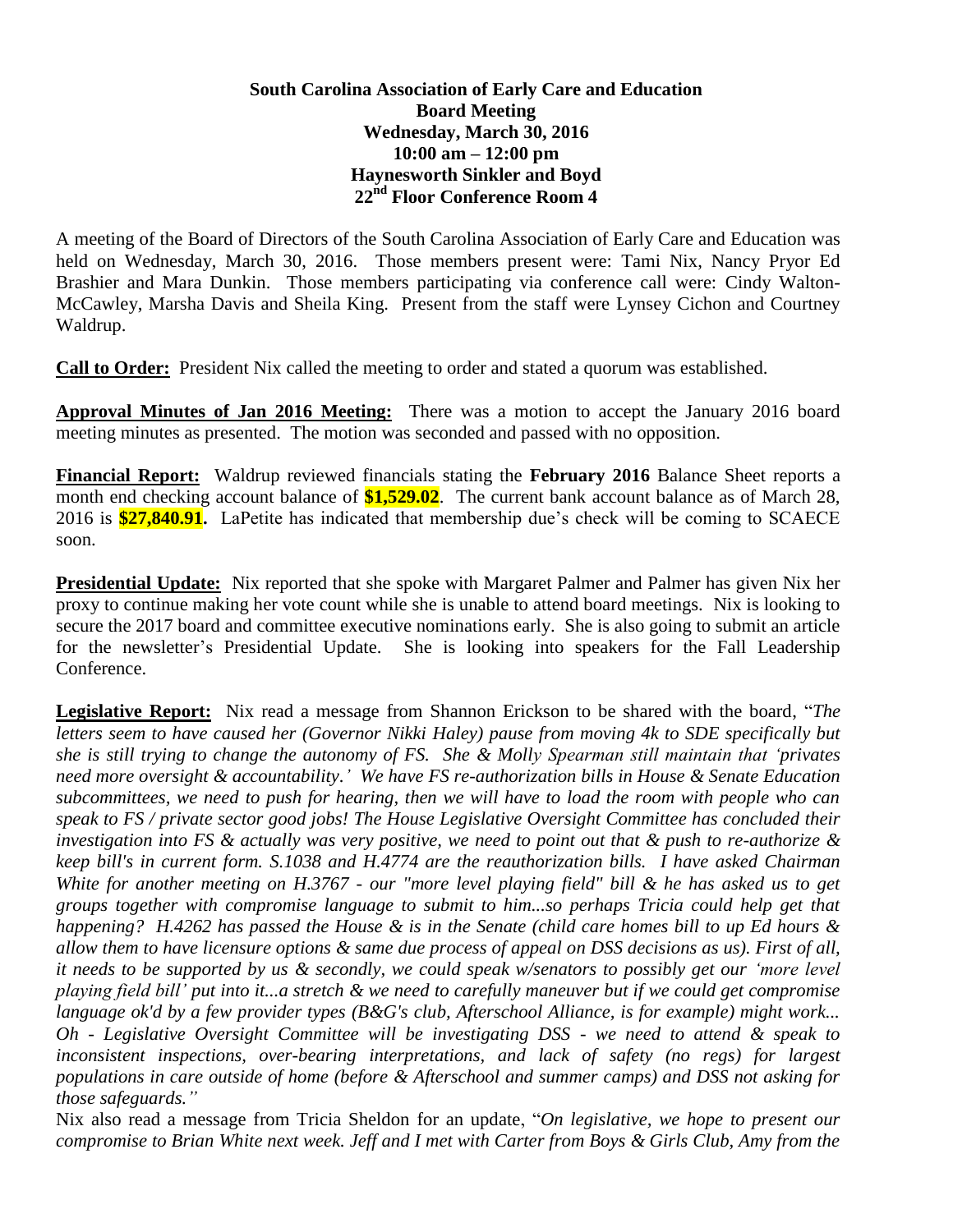*YMCA and Jim from Parks & Rec last week. We cleaned up some of the language and are all in agreement with what we have right now. Only change was taking the exemption from one hour to two hours. Boys & Girls Club will speak at hearings in favor of the bill. Amy with the YMCA said she didn't know if she could say she "supported" the bill, but agreed she would not oppose it. Jim from Parks & Rec would not commit at this point, but our feeling is he will not oppose*."

Thordahl stated the YMCAs and Boys & Girls Clubs are on board for H. 3767 one hour. He also went over the newly updated version of H. 3767 and indicated that H. 3767 needs one more hearing to get it to the Senate. He said it would be insurmountable if they could get one more person to vote to pass H. 3767. Brashier spoke on the urgency to finish the work with the regulations during this governor's term. Thordahl expanded on the legislative update. Thordahl said that Frist Steps is not a permanent committee and can disappear in July if not reauthorized; First Steps is questioned about their purpose and SCAECE should be looking for ways to partner with them. First Steps has done a remarkable job of documenting the good they do and the role they play. The public input hearing was reported to be very moving and emotionally impacted those in attendance. Erickson said that First Steps should exist and remain independent from the public sector. According to the budget, First Steps will reauthorize for one year.

**February Conference Update:** Walton reported the following: JEE was able to float the SCAECE Conference charges from the Medallion Center in the amount of \$9,171.19. The ABC scholarship check for 2016 has been received and JEE has been reimbursed. Total attendance, including exhibitors and staff, was 530. Exhibitors included ABC Quality, Bibbs Enterprise, CCCCD, FCI Agency and Kaplan Early Learning Company. Need to confirm 2017 Conference Chair and determine a date for contracting. JEE will be sending out a reminder to ensure that conference attendees send their transcripts to Laura Jones. Walton-McCawley introduced the idea of bringing Bill Corbett back to be the keynote at the 2017 Annual Conference. It was suggested that Kelly Pfeiffer host a training about how to format a house training model for centers. It was also suggested that Susan Kerby or Jessica Flowers be invited as a keynote. Walton-McCawley reported that there were 377 ABC recipients registered and, in total, 402 were awarded scholarships in total. Follow up thank you notes were sent to presenters. Going forward, Walton-McCawley would like to step down from being the program chair for the Annual Conference and will pass along all her conference notes to anyone what wishes to take over as program chair. She also reported that on August 1, 2016 the 26 hour online course will no longer be offered. Nix suggested for the future program to make a vendor committee to create a draw to the 2017 Annual Conference. She is going to call Beverly Hunter to find out what scholarship amounts will be available for 2017. Nix then asked anyone present if they would like to be the program chair and also suggested that there be an option to allow co-chairs to run the Annual Conference. Additionally, she supports the idea of creating a conference committee for the Annual Conference.

## **Membership Committee Report:** Notes were provided in the board packet

**Nominating Committee:** Pryor agreed to work with the nominating committee to present a slate. Nix wants a slate of officers by May 11. Nix will discuss with Gaffney about reappointment to revise the by-laws since she was appointed in a previous term. When Nix steps down as president she said that she would like to serve as the past president. She questioned why this had not been done before and Waldrup indicated that vacant executive committee rolls were filled by past presidents. Nix indicated that past presidents do not need to be going back onto the executive committee and instead need to serve as a past president and an advisor. She would like a committee of ex-officio board members and would like a report every time they meet, which will be done if there is a committee. Sheldon and Walton-McCawley both indicated that they would like to continue to be on the board but do not want to be on the executive committee. Nix said she would like to see some of the new board members step up and take the executive committee positions.